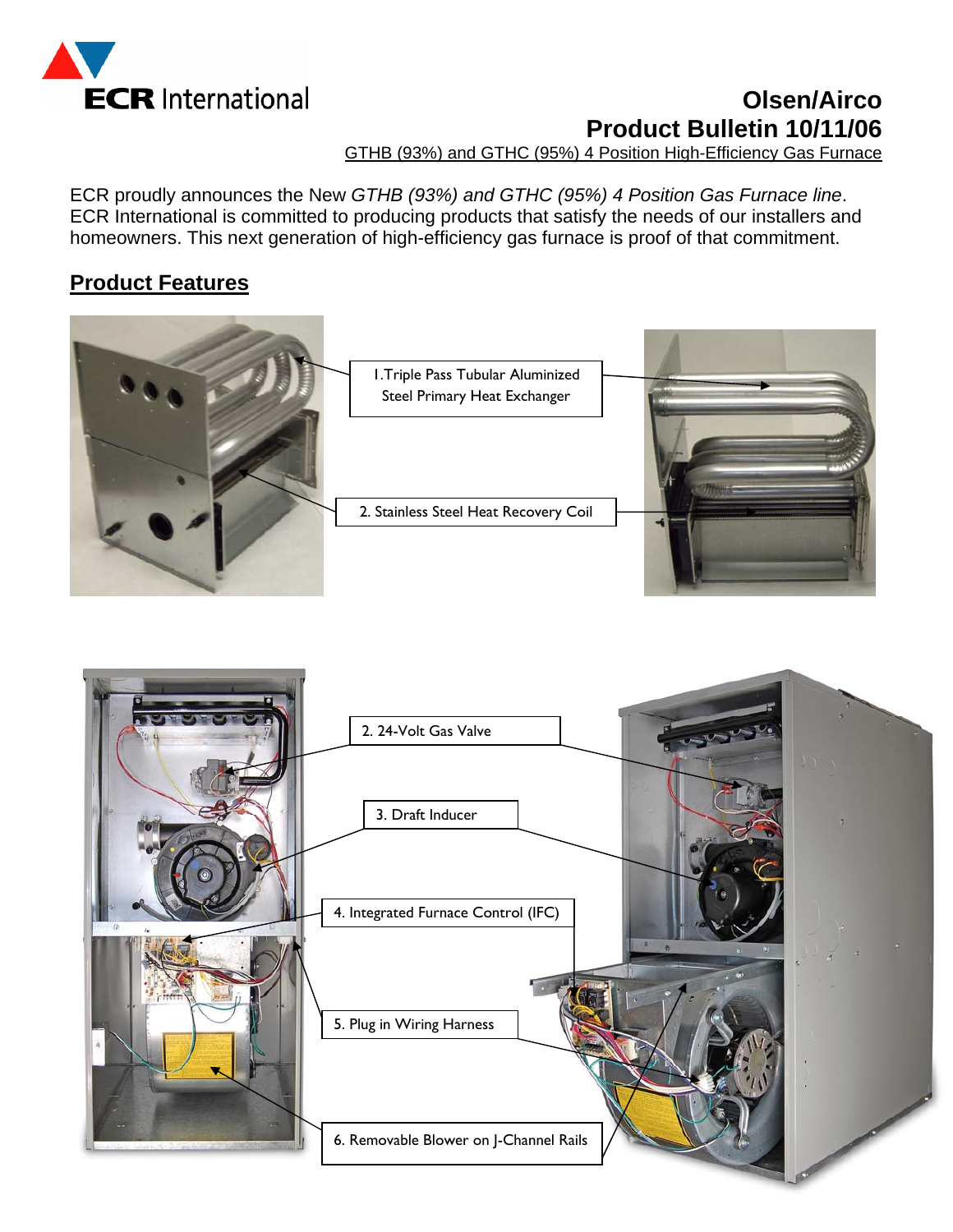

1. Triple Pass Tubular Aluminized Steel Primary Heat Exchanger - The re-designed heat exchanger uses larger tubes increasing the overall heat transfer area. The offset layout of the tubes channels the airflow around all surfaces of the heat exchanger for maximum heat transfer. The controlled wrinkle bend design reduces thinning of the metal in the bends creating tubes with a consistent thickness and no weak areas.

2. Stainless Steel Heat Recovery Coil - The large aluminum fins of the recovery coil transfer the remaining heat from the flue gases after they leave the primary heat exchanger. The stainless steel tubes are corrosion resistant and allow the flue gases to condense without causing damage to the heat exchanger.



3. 24-Volt Gas Valve – replaces the Honeywell Smart Valve II. The 24volt valve is a universal industry standard making the furnace more service friendly and familiar to installers.



4. Draft Inducer –The inducer has a totally enclosed motor, which increases protection of the windings. The inducer also facilitates the mounting of the pressure switch to the inducer, which makes changing the position of the furnace easier.



5. Integrated Furnace Control (IFC) - constantly monitors all safety devices and controls all aspects of the furnace. The sophisticated control center contains L.E.D. service lights with 11 self-diagnostic service codes (5 more than smart valve II) to ensure quick and accurate service calls. The IFC stores the last five service codes. Connection of additional home comfort products (air conditioning, electronic air cleaner and humidifiers) is easy with simple plug in connections. The IFC has been mounted between the blower rails so that it is easily accessible in upflow and horizontal positions. The IFC is fused for protection of the board and transformer from electrical faults.



6. Plug in Wiring Harness – makes the removal and service of the blower assembly quick and easy. The plugs are matched to ensure that the correct wires are reconnected to the proper location when the blower is reinstalled or service is complete.